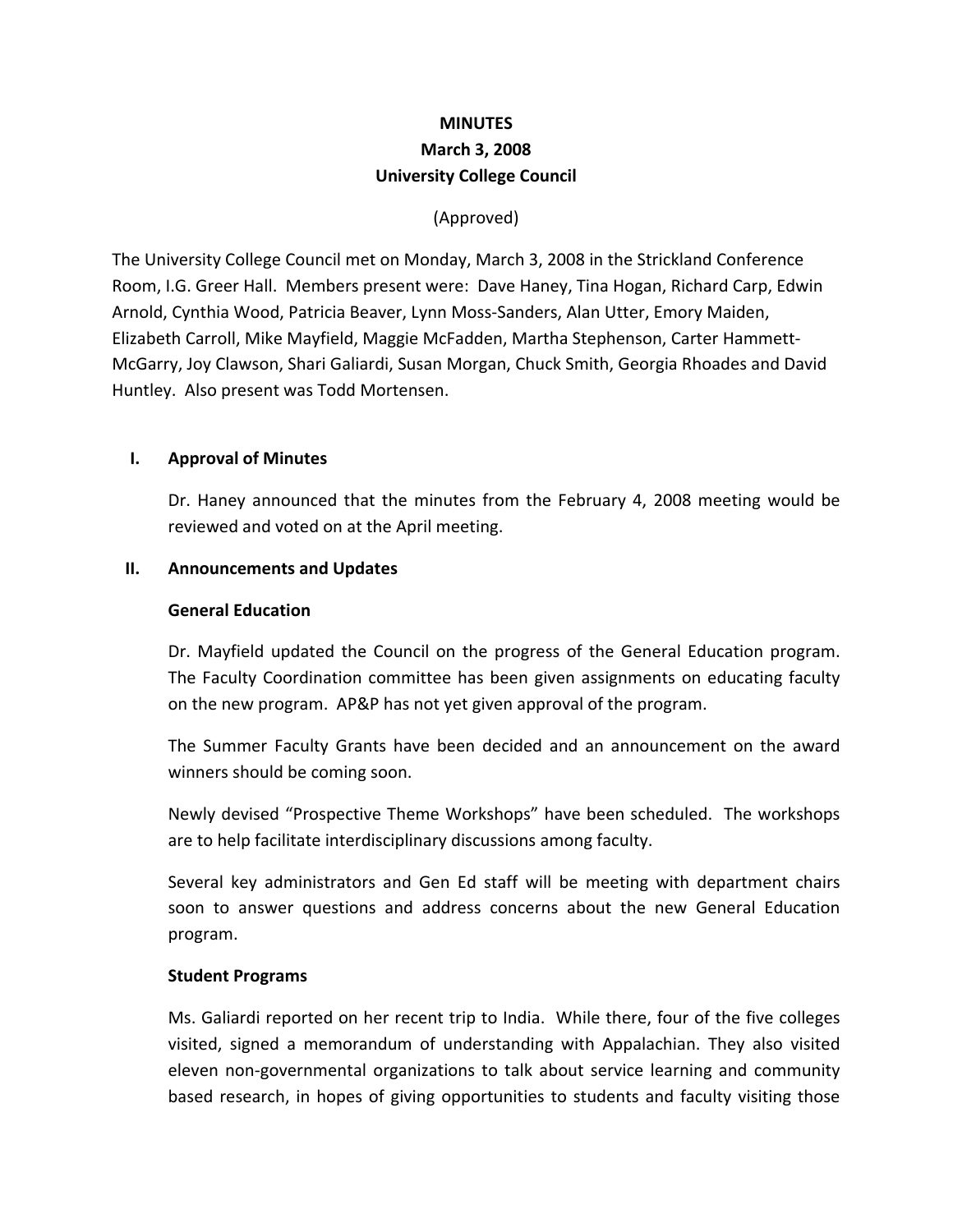organizations. Mr. Mortensen updated the Council on Randy Stoecker's visit to Appalachian Dr. spoke to faculty about Community Based Research. Mr. Mortensen added that he was pleased with the turnout for Dr. Stoecker's talk.

# **Writing Across the Curriculum**

Dr. Rhoades announced that a luncheon and introduction for the new Writing Across the Curriculum program had been scheduled for April 4, 2008. A new writing class has been proposed for sophomores. The WAC program will be sending a letter to departments inquiring about current course offering that could work as the new required third‐year writing course.

## **Update on Faculty Candidates**

Dr. Haney updated the Council on recent faculty searches. A recommendation has been made for the Honors Program Director and an offer will be made soon to that candidate. The Interdisciplinary Director Search Committee will be meeting soon to make a final recommendation.

## **Summer Reading**

Dr. Maiden reported the Summer Reading Committee had received over 40 summer reading books from the faculty. The 2008 Summer Reading book is *The Glass Castle* by Jeannette Walls.

# **Advising and Orientation**

Ms. Clawson stated that the University Advisory Council had met and voted to allow transfer students to be processed through Orientation and University College and not directly from their department.

The Council requested the development of a Transfer Articulation Office to be housed in University College. This would improve the quality of communication throughout University College on the student's credits and classes. This would also better the communication between the different departments and the students, if it were all handled in one office.

Ms. Stephenson reported that the Orientation Planning Council will be making a recommendation by the end of the semester, which may involve consolidating Phase 1, Phase 2 and parent orientation. They will also be recommending extending orientation events to pick up some of the events that have happened during freshman seminar in the past.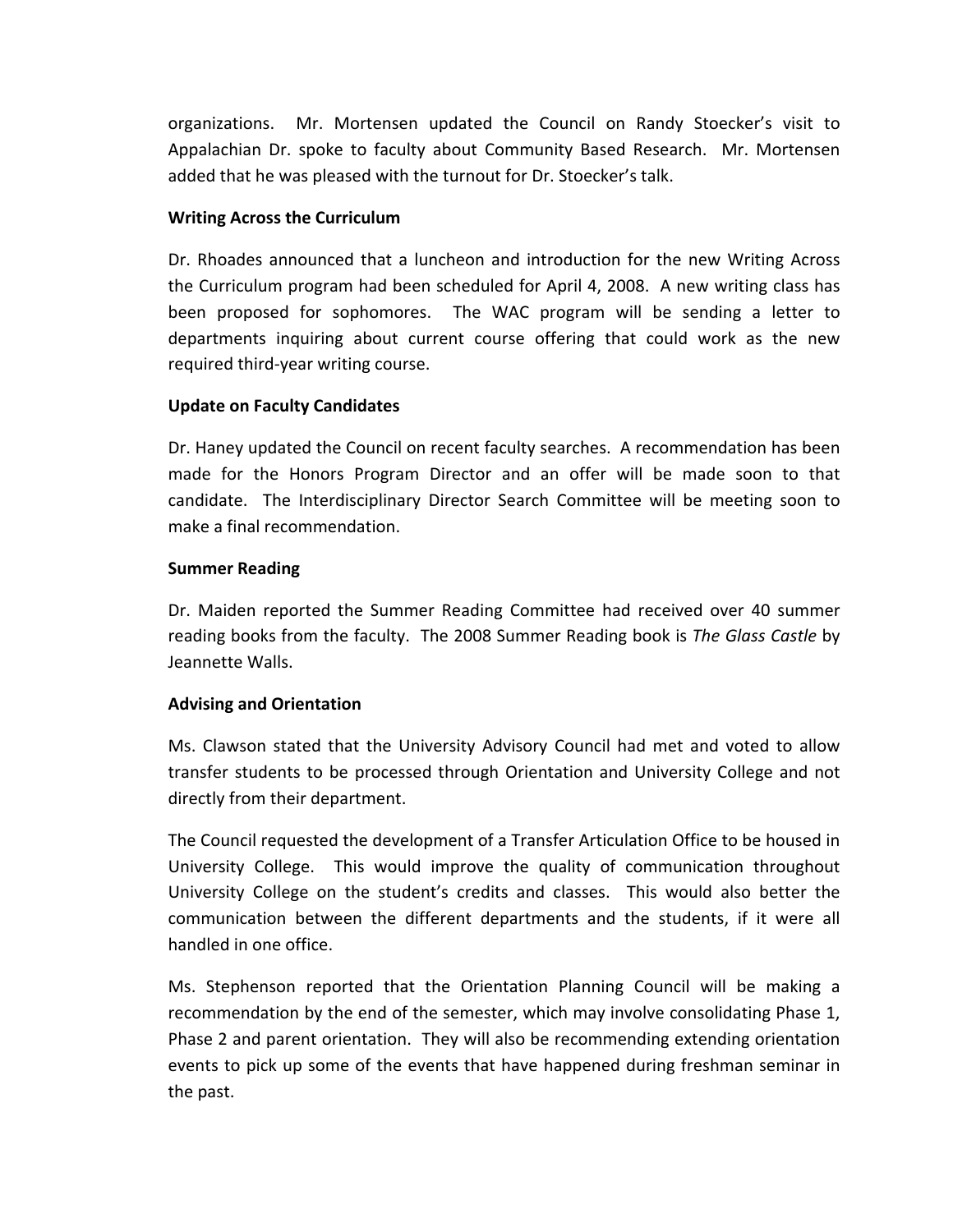The Council discussed the retention of transfer students. Ms. Stephenson stated all the statics show transfer students are doing well in their classes. She reported that Appalachian receives 750‐800 new transfers each fall and around 150 in the summer. The focus for transfer students needs to be on what is offered to them outside of their first visit, such as clubs, activities, etc.

#### **Other Announcements and Updates**

Dr. Mayfield announced that a recommendation for the Environmental Science position would be announced soon.

Dr. Huntley reported on the Watauga College Task Force. They have been looking at Watauga College from a much broader view and are coming up with ways to enhance the college. Dr. Huntley stated some suggestions have been a slight name change, a more global view, and ties into UNC Tomorrow.

Ms. Hammett‐McGarry stated she would be representing University College and the General Education Program at the Association for Deans and Directors meeting later in the month. She has been asked to be a part of a plenary discussion panel this year. A full report would be given at the Council's next meeting.

Dr. Utter asked the Council to remind their students of the 11<sup>th</sup> Annual Celebration of Student Research and Creative Endeavors. March 20<sup>th</sup> is the deadline for participation. The celebration showcases and encourages research in all disciplines.

### **III. Mission Statement**

Dr. Haney reviewed the draft mission statement with the Council. Dr. Carp recommended adding "opportunities" after "and personal" in the first paragraph, second sentence.

After some discussion and review, the Council recommended the Mission Statement read as follows:

**University College supports Appalachian's goal of providing students with a rigorous liberal education that prepares them for the social, economic, and personal opportunities and challenges of the twenty‐first century. Linking curricular and co‐ curricular programs, University College engages students, staff, and faculty in (1) active, collaborative teaching, learning, and scholarship, including the investigation of major questions across departmental, divisional, and disciplinary boundaries through**